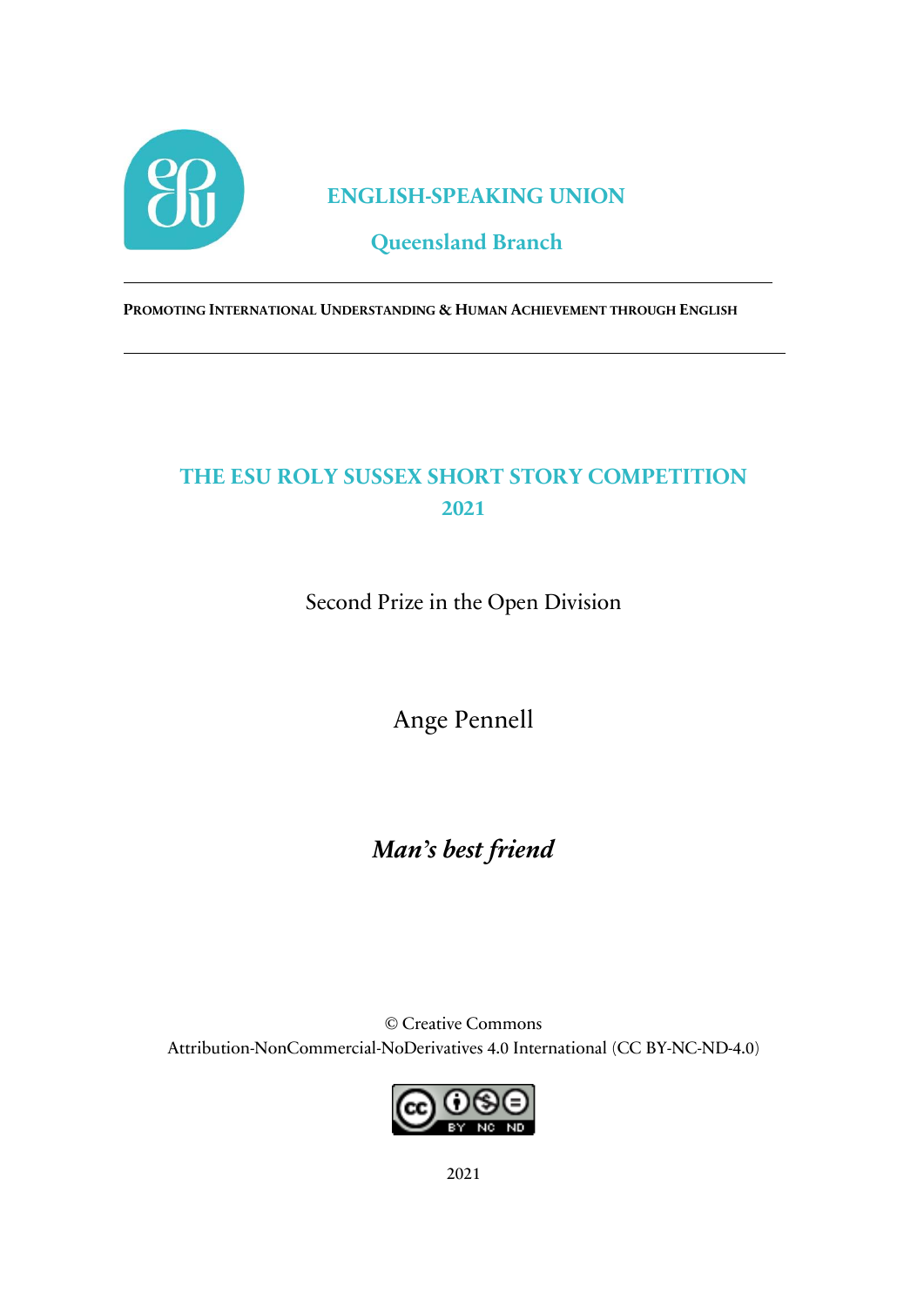#### Ange Pennell

### *Man's best friend*

Hate it when me gizzard grumbles. Seem to be incessantly famished. No matter how much food they put out, it's never enough. I'm insatiable, unappeasable, got a hungriness any horse would be proud of.

A horse! A horse! My kingdom for a horse!

I love horses! Pretty keen on all the barnyard quadrupeds actually. Horse has been around nearly as long as me. Oh yeah, we go back generations of forever. As far back as Satan's fall or sometime after the Photon Epoch, depends who you believe. Either way we were there, flat out hungry and ready to nosh. Exploring the history of Life's origins, we're there, period. When charting an evolutionary timeline, me and my kin are a constant. We've always been around in some form or other, universal supporters of armies and armistice.

Age to age we stand – survivors, stayers, stick-a-rounders. Wherever men and women folks are, we're by their side, loyal and dutiful. We don't just shoot through when the going gets tough, we'll follow them to Woop Woop and to the back of beyond. That's how devoted we are.

We were appreciative accomplices to the self-indulgences of The Golden Age. We were willing participants in the self-serving decadence of The Silver Age. Whether at war in The Bronze Age, alongside noble benefactors in The Heroic Age or silent witnesses of blood-curdling violence in The Iron Age, we were there. We were there fighting them on the beaches. We were there fighting them in the fields and streets. And yes, we were there fighting them in the hills.

We're partial to a good stoush, afraid of no-one.

We're on the walls of grimy grottos, me and Horse. On dozens and dozens of walls. Feasted with cavemen as they etched those frescos in secret. Dined on dinosaur for days on end. Well, I did, Horse is vegan.

A time of abundance in a pristine ecosphere, except for the odd oversized, festering carcass. An era of chow aplenty and colossal leftovers! Many friezes; zero freezers. Pity the doggy bag wasn't invented yet.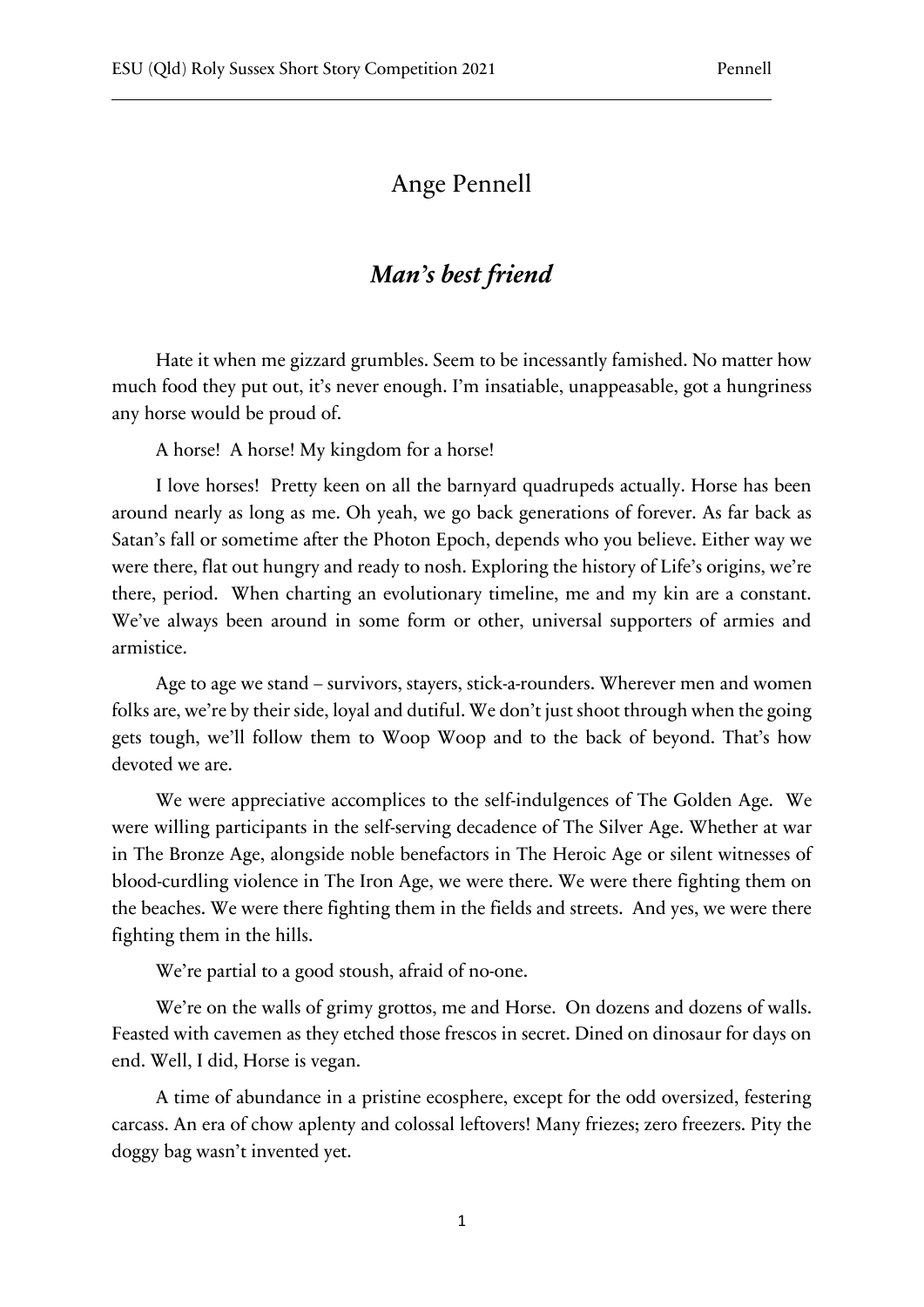The Anthropoids got so crook once, spewed for days, a mammoth mess, Salmonella Central. The place looked like a pakapoo ticket. Those troglodytes knew nothing about cross contamination back then.

Me? I was fine.

Ubiquitous. Cosmopolitan. Omniscient. Mongrel.

Generationally I've had a place at your table. No worries, I don't require an invite. I'm quite enamoured with those unscheduled soirees that just happen. Strewth, I'm available at short notice, anywhere at any time of the day. I absolutely adore bonding at familial festivities, a heartbeat at your feet.

Sociable. Indefatigable. Reliable. Dogged.

Man's best friend? Umm, our relationship is underrated. Guests customarily wave at me. I'm still for a stretch, then nervous energy wells up inside and I'm on for chiacking. I'm renowned for my sky-larking shenanigans. My bright-eyed ways and kid-friendly pedigree regularly feature on the big screen. Fictional works of far-fetched sci-fi-fantasy, detailed docos with fascinating facts. Animations which allow me to dialogue with humanoids. Makes me feel important. Like I got purpose. Like I matter.

Get the blame for a lot of stuff though. Dinkum! Like leavin' little foot prints everywhere. Eatin' things, I shouldn't, jumpin' all over the kids. Can't help myself. Love 'em to bits. Love crawlin' all over 'em in the backyard. Absolutely connect on all levels with snotty-nosed ankle biters.

The householders have a barefaced aversion to cleaning up after me. They call me mongrel and worse. Fair enough too…got an icky habit of ingesting food what I've puked up. Gotta be speedy to slip inside before the big screen door slams shut. Bang!

You know before when I said I wasn't afraid of nobody? I was lyin'. I'm a dirty rotten liar. Truth is I have an Achilles heel. Well, several really. But the main one is just plain embarrassin'. I'll just spit it out. I'm good at that.

I…I…I'm… Arachnophobic. Spiders give me the heebie-jeebies. They do! I never know which eye to look into. Spidey and Co. relentlessly hanging 'round set to ambush. Ugly face! Fangs! They got webs worldwide. They do, worldwide webs! Ready to catch you and suck your brain. Slurp the life right outta you. They'll trap you, zap you and sap you. Yuk! And youse think I'm gross! Jeez, I'm not a patch on those sickos! They'll make a scrumptious sarcophagus outta you. So, watch out!

And I thought I was the alpha omnivore. Let me break it down for you.

I'm not. I'm just a teensy chink in a very long food chain. Big Daddy Long Legs really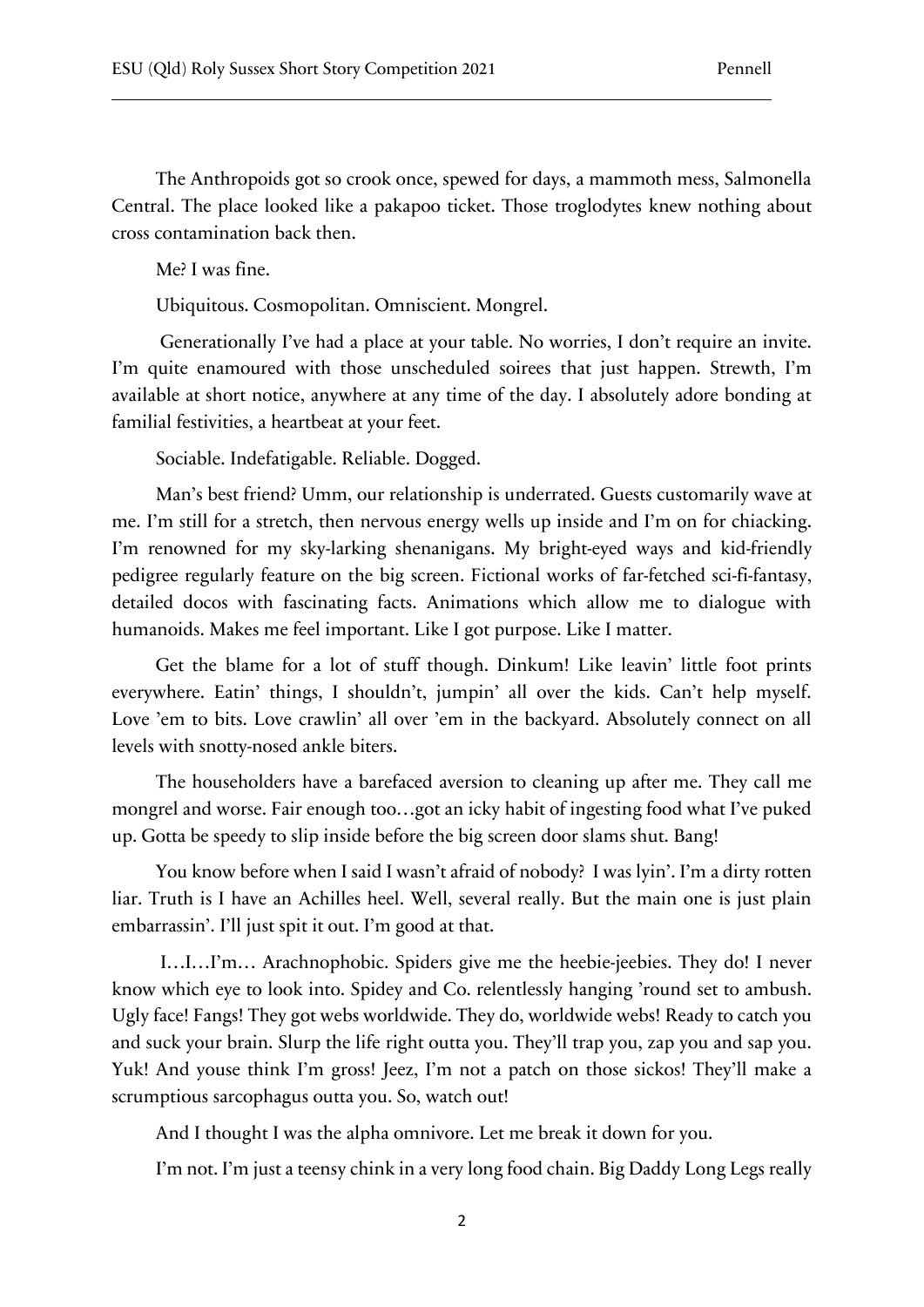gives me the irrits, camouflaged and cunning, scheming and sneaky, treacherous and hungrier than me! My nemesis, my adversary, my archenemy; an enemy that loves arches.

We're often at the same shindigs, hanging 'round the punters - bit like cane toads in that respect. Beware of those fat cat imports! FYI they're noxious nasties. Avoid them at all cost, warts and all! A toxic pash from them and I'm history. They take up residence in every puddle, creek and billabong, laying eggs and causing grief and guts ache for the poor sods sampling them as a food source.

At least I was born here. Me and mine have been here in this sacred land for all times. We've sat alongside the cosy campfires of the oldest civilization known to humankind. I'm not just some feral Errol that jumped off a slow boat from some far-flung foreign shore to chase a few beetles. No way José! I'm a dead set dinkum one hundred percent happy little vegemiter, even content to munch on a bit of hot chook and listen to Accadacca at your picnic.

Speaking of picnics, what about ants? They always know when there's a feed on. They're greedy little buggers and they pong! You can always tell where they've been, like someone who farts in an elevator and walks out leavin' their stink behind for the next dill to step into.

The odorous common house ant, *Ochetellus* – or as I like to call him Ocky, is a whole other force. He and his fiery rellies are out of control. A cantankerous, marching band, scavenging at picnics, infesting the sugar bowl, infiltrating garbage.

Be gone itty-bitty-biters!

I know, I know, dining Al Fresco is in vogue, but hey, buzz off, that's my turf!

And don't get me started on the lumber-crunchers. Rowdy crowd!

All gregarious beasties you might say, but they can be a little testy and shy if conditions are not to their likin'. Ocky is scarce with compliments. He loves to remind me that I'm common too. What a hide! Well… perhaps his claim does hold some veracity. I do indeed enjoy fraternizing with common folk and if that makes me common, well I can live with that. He really knows how to hurt a bloke's feelings, vacuous, hairy bastard! Ha! Guess that's the pot calling the kettle black.

Anyhoo, I have far superior senses of sight and smell. Crikey, life is one humungous, ridiculous competition, survival of the fittest! And me mates and me are winnin'. Or perhaps that's a bit of an iffy misapprehension. Is it feasible spiders could rule our bluish planet one day? I'm squeamish at the thought…

And y'know, Dog hates spiders too, what a wuss! He's such an easy mark.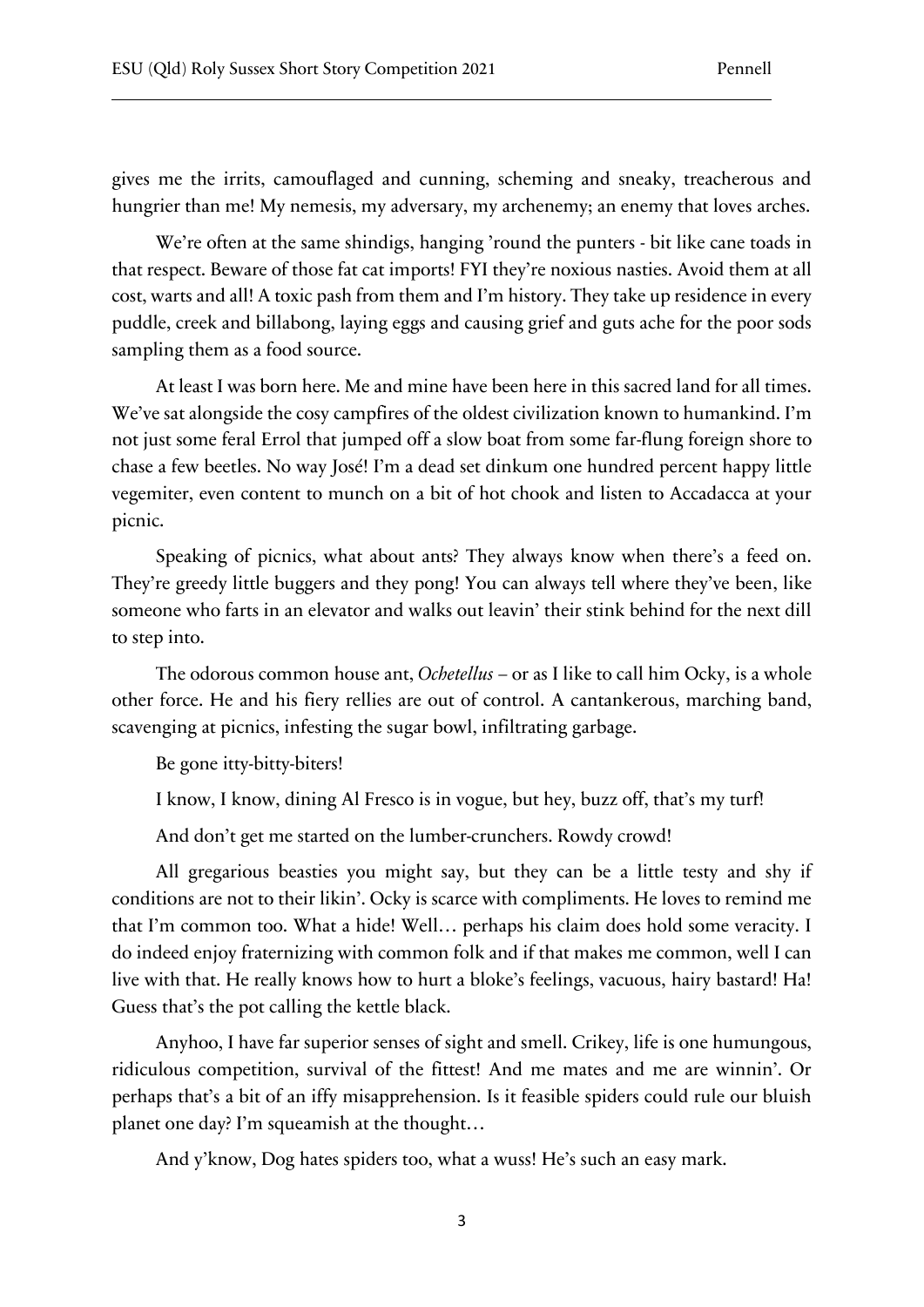I love to share Dog's breakfast. It puzzles me why the clan think he's so smart. If mutts are so clever, why do they turn around three times before lyin' down? He has a fleeting interest in the sandbox, whereas I'm a massive fan. We're alike in many respects, me and the bitzer. We both follow those who feed us, and we don't think that much about what we're doin', we just do what feels right. Difference 'tween him and me is, the cur's love is pure, mine is not.

Sometimes Dog snaps at me when I invade his personal space, but I still razz him on a daily basis. It's my job. Get me kicks outa pesterin' poochie when he's dreamin'. Quality face time! He grimaces, muscles a-tremor, even when he's catchin' zeds. But mostly I let sleeping Dog lie. We'll catch up later when he's relieved himself. That's if some killjoy, doggy doo do-gooder-pooper-scooping-man-on-a-mission doesn't beat me to it.

Meanwhile there's rounds to do. Me and me mug mates have grazed all over. I'm a Continental breakfast courtesan. An a la carte junkie. An ice cream parlour paramour. A smorgasbord brute. A connoisseur of carrion. A scrap merchant. The uninvited foodie aficionado at every bunfight. Been known to scoff offal, swallow a swallow and do laps in a soup bowl, all without washin' me hands first! At break of fast to the remains of the day, I'm a toothless, eating machine.

*Hors-d'oeuvres? Don't mind if I do. And for main? I'm not a fussy eater.* 

#### Bon appétit Itadakimasu ! Mahlzeit!

I'm a menacing Michelin star player, frequenting the top spots or hanging out in the grungy backstreets. I can navigate any menu and speak the fancy lingo. Sometimes I might skip the soup du jour, unless I got me togs on but the rest is fair game. You'd be amazed what some eateries chuck out.

In reality the scrapings from these chophouses could sustain a nation and that really stinks! It's wrong and completely immoral! I've eaten enough meals alongside deros to know it's a senseless waste of tucker. 'Scuse me for goin' off but it irks my sense of decency. Everyone deserves three feeds a day and a roof over their heads. The destitute are an expanding populace! The homeless are generally less fussy than me! One man's trash is another man's treasure. Waste. Not.

Humblest apologies, I'll come down off me soap box, rant over. See, I can show my reasonable, sweet nature when necessary. Did someone say 'sweet?'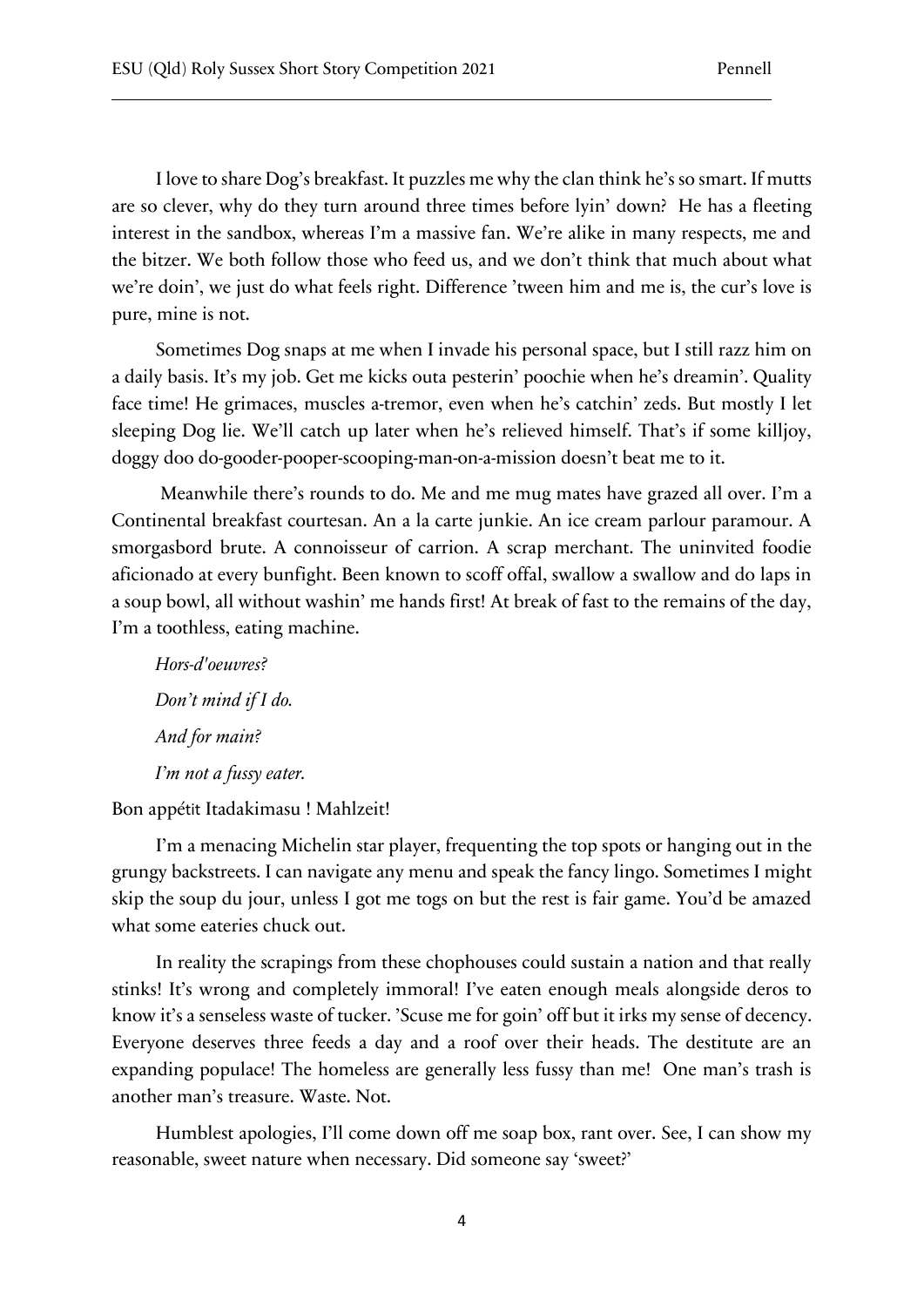Mm-hmm! You say detritus, I say dessert! Sweets for the sweet. That's moi! Yes please, oui oui, merci beaucoup. Cheers mate! See I got class! I'm not just tempted by stinky, backyard compost or effortlessly, accessible wheelie bins. I've trawled through a few tomes in my time, fondled a few fictions, pawed plenty of periodicals. You'd be right to think I'm a grubby gourmet, but in my defence, I don't pretend to be erudite, just worldly-wise, cruddy and candid. If there's stuff I don't know, I just wing it.

I'm not a total ignoramus you see. I've tried real hard to educate my taste buds to fine dining. Reckon I'd almost qualify as a lackadaisical judge on one of them foodie shows that play on a loop on the box. Lately it's savory delights that woo me. Gotta welldeveloped appreciation for the whole salty, sour, sweet, bitter, umami thing. Dish me up those fruit 'n veggo goodies. Squisito!

But…call me old-fashioned, I'm still a massive fan of more substantial fare, somethin' meaty and gratifying. From steak 'n chips to steak tartare; raw, fried, oven baked, flambéd, sautéd, makes no difference to me.

Got no self-control when it comes to food.

Yes, I'll nick a lick of little one's lollipop, using my tongue as a flue. Yes, I'll taste a teeny, tiny titbit of bubby's bicky! And yes, I just traipsed through a hot pile of something unthinkable. Sorry, it's what makes me, me.

I've tried all the epicurean régimes known to humanity and never had a weight problem. A wide-ranging assortment of morsels to masticate satisfies the sensitive, new age me. I can definitely appreciate the merits of Paleo, Dukan, Atkins, Weight Watchers, Mayo, Kosher, Flexitarian, pescatarian etc etc ad infinitum. Truth is I'm happy to scoot up the nose of the fisho down the road or pop nonchalantly into the corner store for a deep-fried Mars bar. No problemo.

In fact, I'll tiptoe all over the Food Pyramid, who's counting calories! Got no respect for those phytophagous sissies. I'm your regular meat 'n three veg sorta bloke. I just hit cruise control and lay in. I'm not trained in the art of demure, I flunked deportment class. I'm your perpetual and persistent buzz killer, a gad about gastronome, your disgusting degustation sidekick.

Hmmm, unfortunately, time has flown! Why didn't you stop me maggoting on? Gotta get home to the fam-bam. Another shindig awaits me right royal presence, brekky with the ratbags. Sounds delish!

But wait a sec, a quick diversion! I'm drawn by the zesty smell of manure, like that cartoon character floating along on the visible scent of something putrid and delectable. Fresh is best! Watch that scat scat! Mmm meadow cakes! It's ok you bloody galah, it's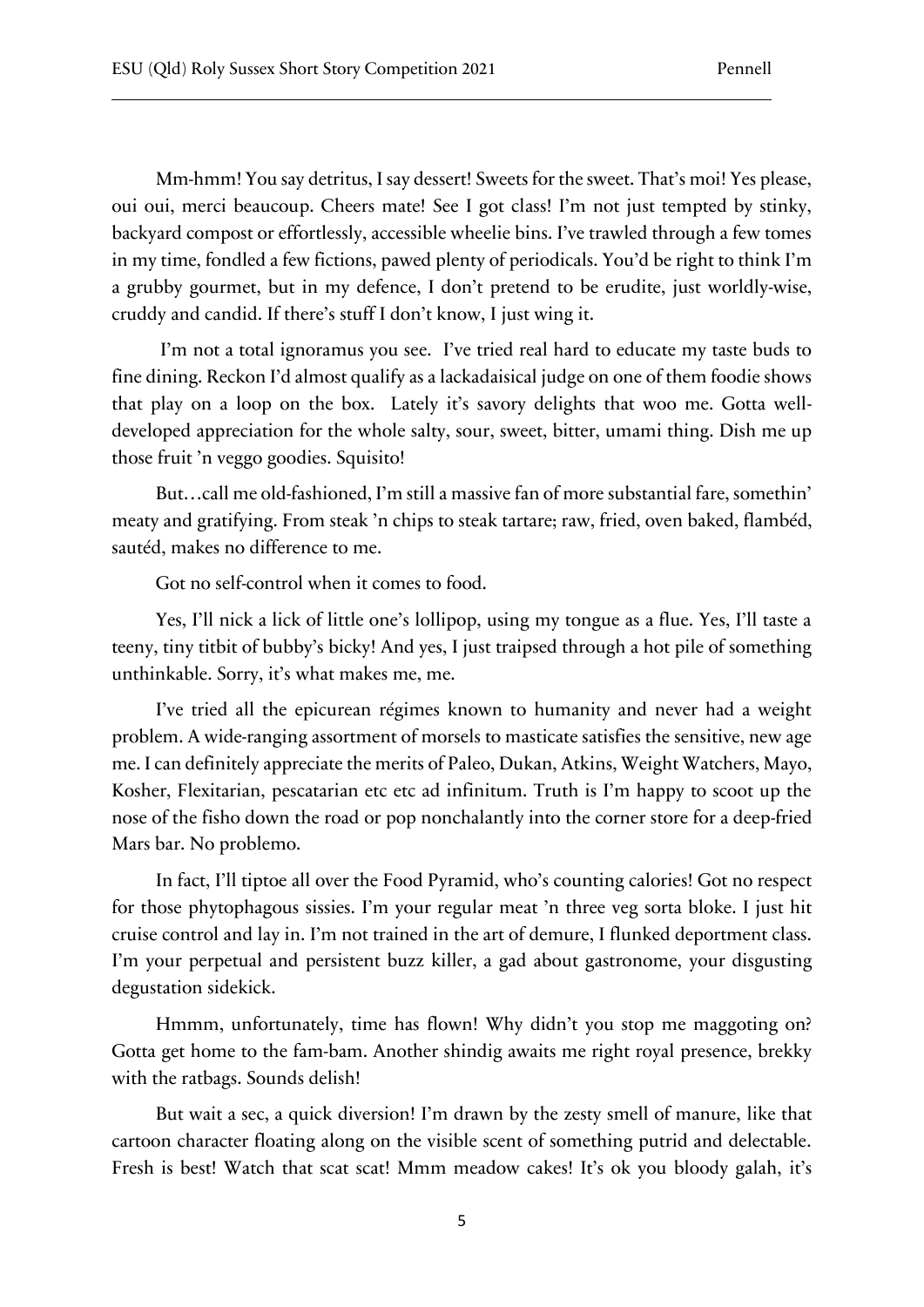#### organic!

Routinely you'll find me collectively ruminating on crusty-caked excrement, dagging the under tails of creatures great 'n small. This time it's a slow-ride bovine. It's like old home week as I greet my co-pilots, Bushie, Bot and Blow and we tuck into moo's poo, sharing the bittersweet oxy moron. Dairy. Free.

Speaking of dung as I'm wont to do, toilet training's rough, right? Well at least for some young pups 'tis. I actually relish the idea of hangin' 'round ablution blocks, or tailing a sheila with one of those tiny scented, plastic poo-bags on the end of a retractable leash but I'm kinda busy with roadkill and stuff. I know, I know I'm no better than a wake of vultures, but I get cranky if I don't graze all day. I can share a tinny with a mob of bogans or get uppity with the upper crusts and their bespoke brews in them completely cloistered, moneyed mansions. Well not 'completely cloistered' if you're me. I can weasel my way into any fete or function. Boo-ya!

We don't baulk at a challenge my chums and me. We say 'Where 're you be let the bodily juices flow free'. The rich and famous can be such sooky lalas, complaining about me and few mates gate crashing their fancy dos.

Those nit-picking fussbudgets are such negative Nellies! They just don't fathom how their nonstop negativity quashes our creativity. Yeah, no matter how good you are, someone is always gonna be against you, but never let them limit your success. Sage words from some legend whose name escapes me right now. So apt in this instance though, right?

Let me elucidate. My cobbers and me agree the world would be rubbish without us. We're indispensable, essential to the clean-up! Somebody's gotta declutter! Our Earth refuses to address the refuse problems! Of course, our global waste woes would be far worse if it weren't for battlers like us. We make molehills outa mountains. Ha! Gonna get that printed on a bumper sticker or T-shirt!

Re-cycle. That's the buzz word. The key to our success. From egg to larvae to pupa and… we're back, population proliferated, voracious as ever! Coupla weeks… Sh'bam! Kinetic, frenetic, genetics! Hordes of offspring metamorphosing every second of every day of every week of every year, squillions of gluttonous lookalikes! Binge-ready!

I've numerous siblings, some I know, some I don't. Apparently, I look like me dad, same tendency for dark hairs to grow where you don't want 'em to. And a course me kids throw to my side of the family- positively hirsute they are!

Enough talk about me progeny, soft and white and pudgy. It makes me downright clucky the way they wriggle and fidget, gets me every time. Cuties! Pains me to think of 'em danglin' helplessly at the end of an angler's hook, poor things. What savages are the two